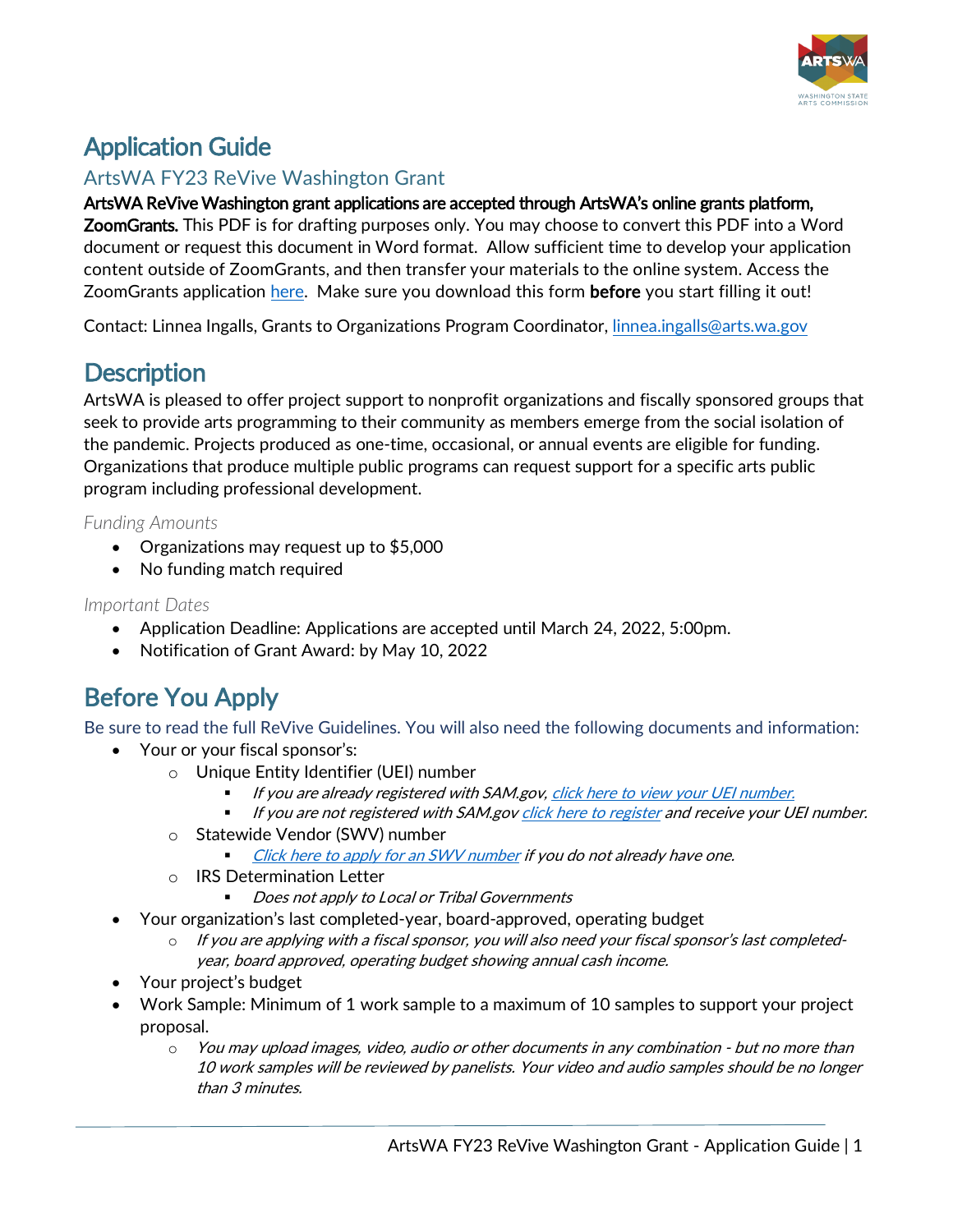

**Full Application PDF**<br>The application is broken up into six (6) tabs:

- 1. Application Summary
- 2. [Organization](#page-2-0) Information
- 3. [Project Information](#page-5-0)
- 4. [Budget](#page-8-0)
- 5. [Your Events: History & Proposal](#page-12-0)
- 6. [Upload Additional Materials](#page-16-0)

# Tab 1. Application Summary Project Name

### Amount Requested

*Enter up to \$5,000*

### Applicant Information

*Information may pre-populate depending on your history using the ZoomGrants system. Update information as needed. This should be the contact information for the person filling out the application. We will use this contact information if there are any issues with the application.*

First Name

Last Name

Telephone

Email

### Organization Information

*Changes to this data will be reflected on all other ZoomGrants applications for this organization.* 

Organization Legal Name

**Address** 

**City** 

State/Province

ZIP+4/Postal Code

Telephone

Website (optional)

Federal Tax ID (EIN) (XX-XXXXXXX) *You must enter your Federal Employer Identification Number*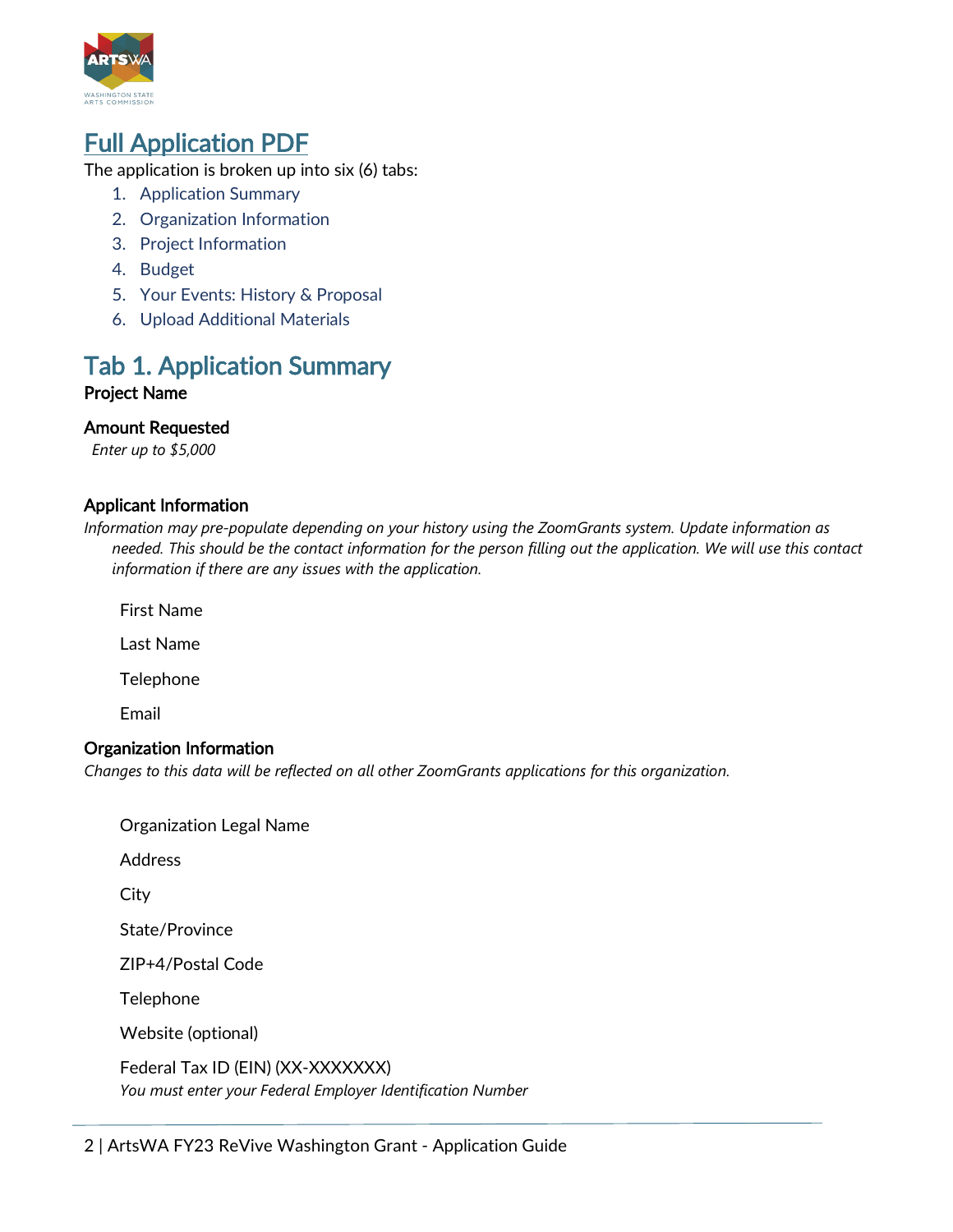

### <span id="page-2-0"></span>Authorizing Official

*This is the person with the authority to sign your grant contract if you are awarded a grant.* 

First Name

Last Name

**Title** 

Email

## Tab 2. Organization Information

1. Grant Contact – First Name, Last Name, Title, Email, and Phone Number

*Provide contact information for the person managing your grant contract should your application be successful: (Example: Jaime Garcia, Director, jaime@organization.com, 509-666-6666).*

### 2. What type of group is applying?

*If you are applying with a fiscal sponsor, complete the fiscal sponsor information below.*

Nonprofit with current state and federal nonprofit incorporation status

Group applying with a Fiscal Sponsor

Tribal Government

Local Arts Agency officially designated by your local government

### 3. Select the REGION in which you are based.



Northwest Region - (Island, King, Kitsap, San Juan, Skagit, Snohomish, Whatcom)



Southwest Region - (Clallam, Clark, Cowlitz, Grays Harbor, Jefferson, Lewis, Mason, Pacific, Pierce, Skamania, Thurston, Wahkiakum)

Central Region - (Chelan, Douglas, Ferry, Grant, Kittitas, Klickitat, Okanogan, Yakima)



Eastern Region - (Adams, Asotin, Benton, Columbia, Franklin, Garfield, Lincoln, Pend Oreille, Spokane, Stevens, Walla Walla, Whitman)

4. Legislative & Congressional District – please enter the 1 or 2 digit number of your organizations legislative and congressional district. [Find your district number here.](http://app.leg.wa.gov/DistrictFinder) [\(http://app.leg.wa.gov/DistrictFinder\)](http://app.leg.wa.gov/DistrictFinder)

*When looking up your district information, be sure to use your organization's physical address. Use the "District Type" option above the map to toggle between "Legislative" and "Congressional".*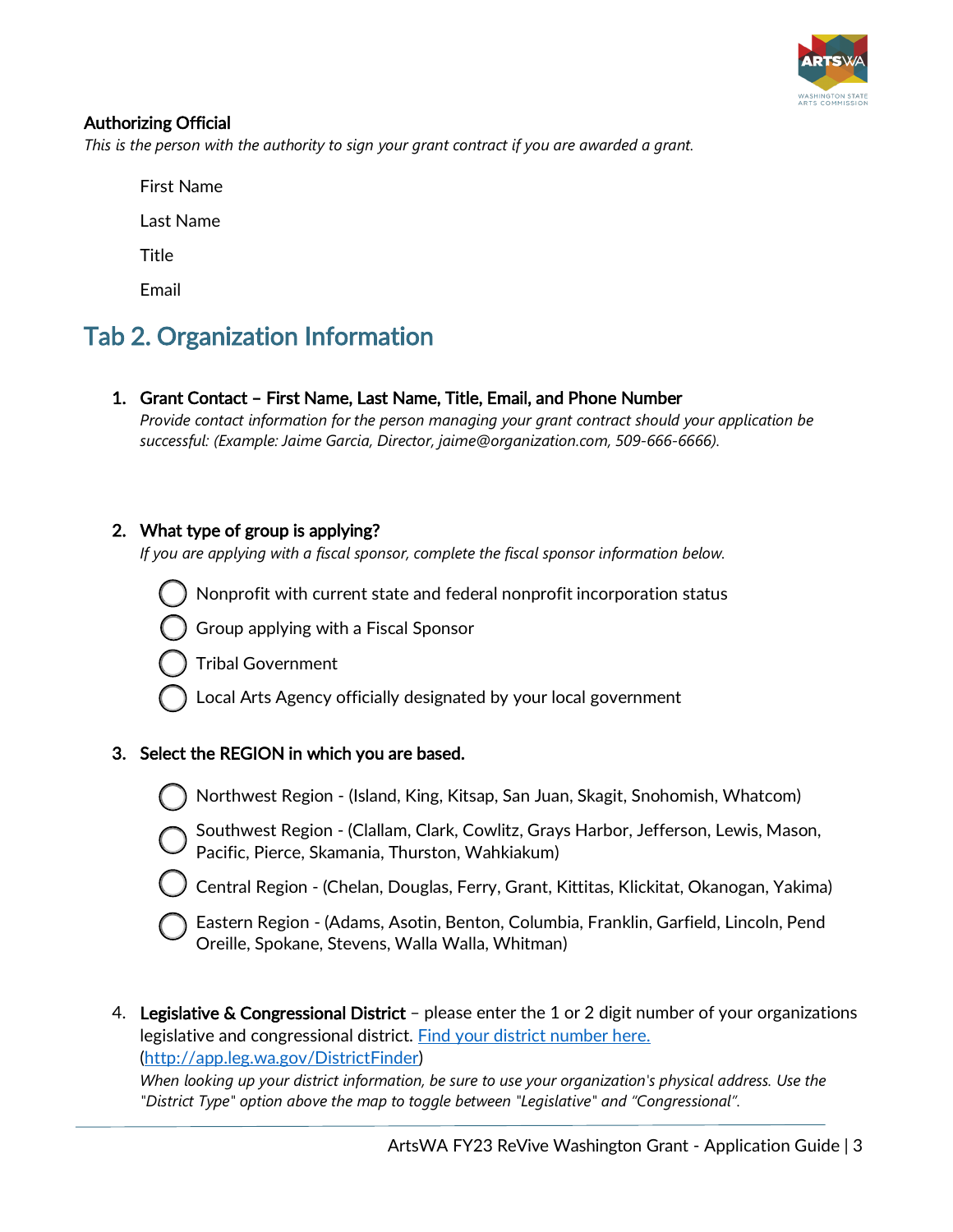

Legislative District

Congressional District

### 5. What is your organization's or your fiscal sponsor's Unique Entity ID (UEI)?

*The UEI is a new 12-digit alphanumeric identification that is part of a federal government-wide initiative to transition from using DUNS to UEI (SAM) records. Refer to information in the "Instructions" section at the top for the page.*

### **UNIQUE ENTITY ID INFORMATION**

*The federal government is currently transitioning from using DUNS numbers (the Data Universal Number System) to identify organizations, to using a Unique Entity Identifier (UEI) available through SAM.gov. The UEI is a 12-digit alphanumeric identifier that will replace the use of DUNS numbers after April 4, 2022. If you have an active or inactive registration in SAM.gov, you've recently been assigned a Unique Entity ID (SAM). To view your UEI registration record in [SAM.gov,](https://sam.gov/content/home) log in to your registration and follow the steps outlined in [this guide.](https://www.fsd.gov/gsafsd_sp?id=kb_article_view&sysparm_article=KB0041254&sys_kb_id=a05adbae1b59f8982fe5ed7ae54bcbba&spa=1) After April 4th, your DUNS number will no longer be recognized, so please give yourself lots of time to complete this!*

*If you are not currently registered at SAM.gov, it's time to register for a Unique Entity ID (SAM). To register for a UEI (SAM), you will first need to set up a [SAM.gov](http://sam.gov/) account for your organization. Create an account or look up an existing account [here.](https://secure.login.gov/?request_id=9caabcd4-6c51-4c2c-84bd-b8f67bdbf4ed) To complete the UEI (SAM) record registration follow the steps outlined in the Guide to Getting a Unique Entity ID linked [here.](https://www.fsd.gov/gsafsd_sp?id=kb_article_view&sysparm_article=KB0049214&sys_kb_id=4a26988e1bdf78106397ec21f54bcbf6&spa=1)*

*UEI registration is always FREE; do not pay for any registration services that appear to be associated with UEI (SAM.gov).*

### 6. What is your organization's or your fiscal sponsor's Statewide Vendor (SWV) number?

*Applicants must have an SWV number to receive grant funding. If you have applied for and are waiting to receive an SWV, enter "Applied".*

#### **SWV NUMBER INFORMATION**

*Washington Statewide Vendor (SWV) number allows the state of Washington to pay you—whether you are a business or individual contractor or grant recipient. To help you receive your funds quickly (should you get a grant) apply for an SWV number ahead of time. [More information on getting your SWV number.](https://ofm.wa.gov/it-systems/accounting-systems/statewide-vendorpayee-services) If you have received payment from the State in the past – you likely already have a SWV number. You can check on the status of your SWV number by using the [vendor number lookup](https://gcc02.safelinks.protection.outlook.com/?url=https%3A%2F%2Fofm.wa.gov%2Fit-systems%2Faccounting-systems%2Fstatewide-vendorpayee-services%2Fstatewide-vendor-number-lookup&data=04%7C01%7Cmiguel.guillen%40arts.wa.gov%7C3fd69230bcde4efc1c4508d8c16b83c7%7C11d0e217264e400a8ba057dcc127d72d%7C0%7C0%7C637472014804358171%7CUnknown%7CTWFpbGZsb3d8eyJWIjoiMC4wLjAwMDAiLCJQIjoiV2luMzIiLCJBTiI6Ik1haWwiLCJXVCI6Mn0%3D%7C1000&sdata=t3zVW2dB4J%2B5Qck5aEADcYgW30%2BnqJl0DbhrYygORx0%3D&reserved=0) or*

*contacting: [PayeeRegistration@ofm.wa.gov.](mailto:PayeeRegistration@ofm.wa.gov) An SWV number is not required to apply but is needed to recieve funds should you get an grant.*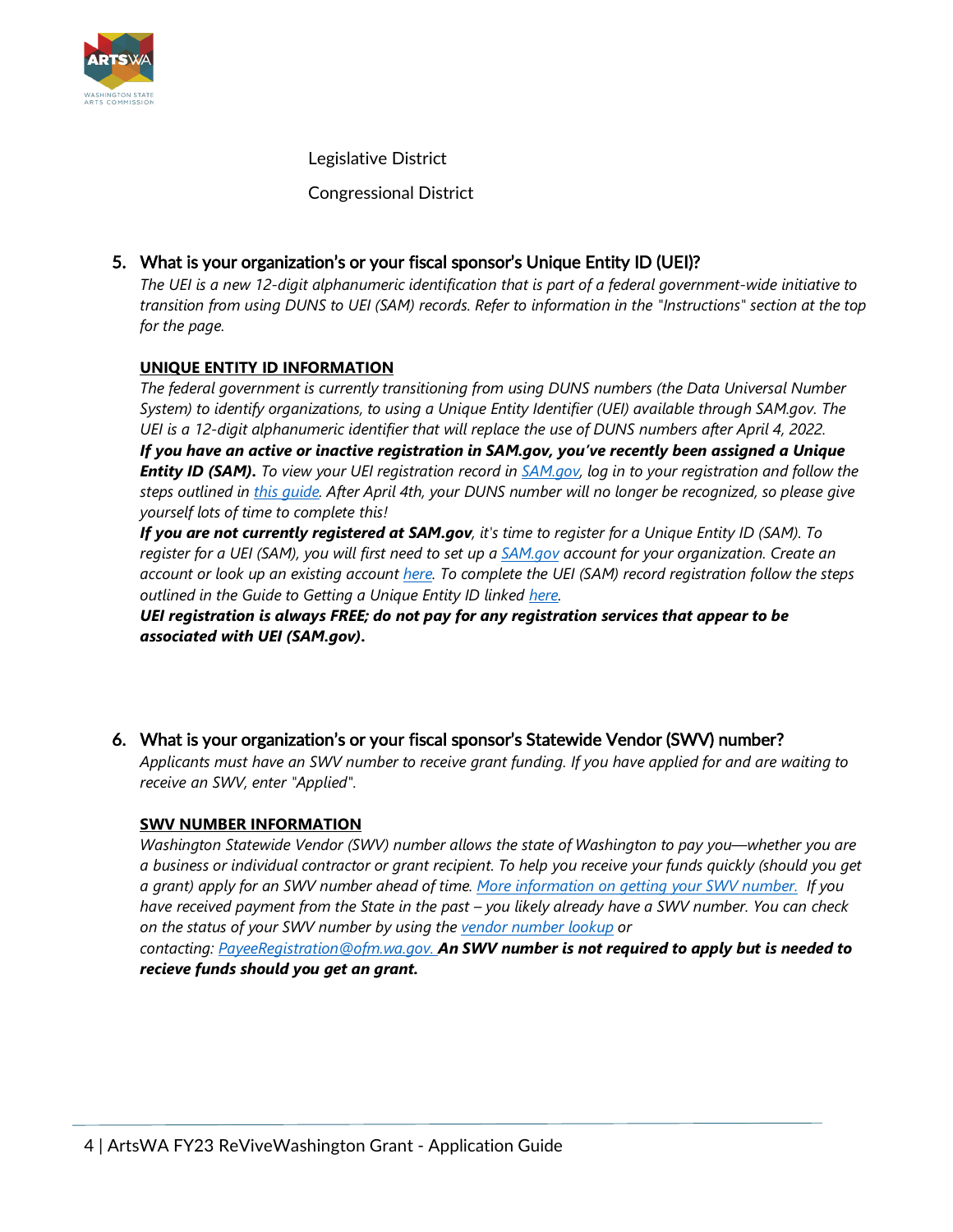

7. Conflict of Interest and Transparency – List individuals involved with the implementation or oversight of your proposal that have an affiliation with ArtsWA. If none, list "None." *Project managers, leadership, board, artistic collaborators. Arts Commission: staff, commissioners, consultants, contractors, current grant panelists, or their immediate family members. Affiliations do not preclude applications from consideration.*

### Fiscal Sponsor Information

This information is only required if you are using a Fiscal Sponsor. Otherwise, please enter 'N/A'. See the [Fiscal Sponsorship Guidelines.](https://www.arts.wa.gov/wp-content/uploads/2021/10/Fiscal-Sponsorship-Guidelines_FY22.pdf)

- 8. Fiscal Sponsor Organization Name and Address *Provide the name and address of the nonprofit organization that will be serving as your fiscal sponsor.*
- 9. Fiscal Sponsor Authorizing Official: First Name, Last Name, Title, Email, Phone Number. *Name of and information of person authorized to grant fiscal sponsorship. (Example: Fred Elliott, Executive Director, fred@organization.com, 509-555-5555)*

### 10. Fiscal Sponsor – Contract Manager: First Name, Last Name, Title, Email, and Phone Number

*ArtsWA grants are actually state contracts for services. Should a grant be issued, provide the name and contact information of the person responsible for managing this contract.*

### 11. Fiscal Sponsor Mission Statement

*Provide your fiscal sponsor's organizational mission statement. Fiscally sponsored arts and cultural groups and organizations must be sponsored by nonprofit organizations that have arts, culture, and/or heritage in their mission statement.*

*Max characters: 250*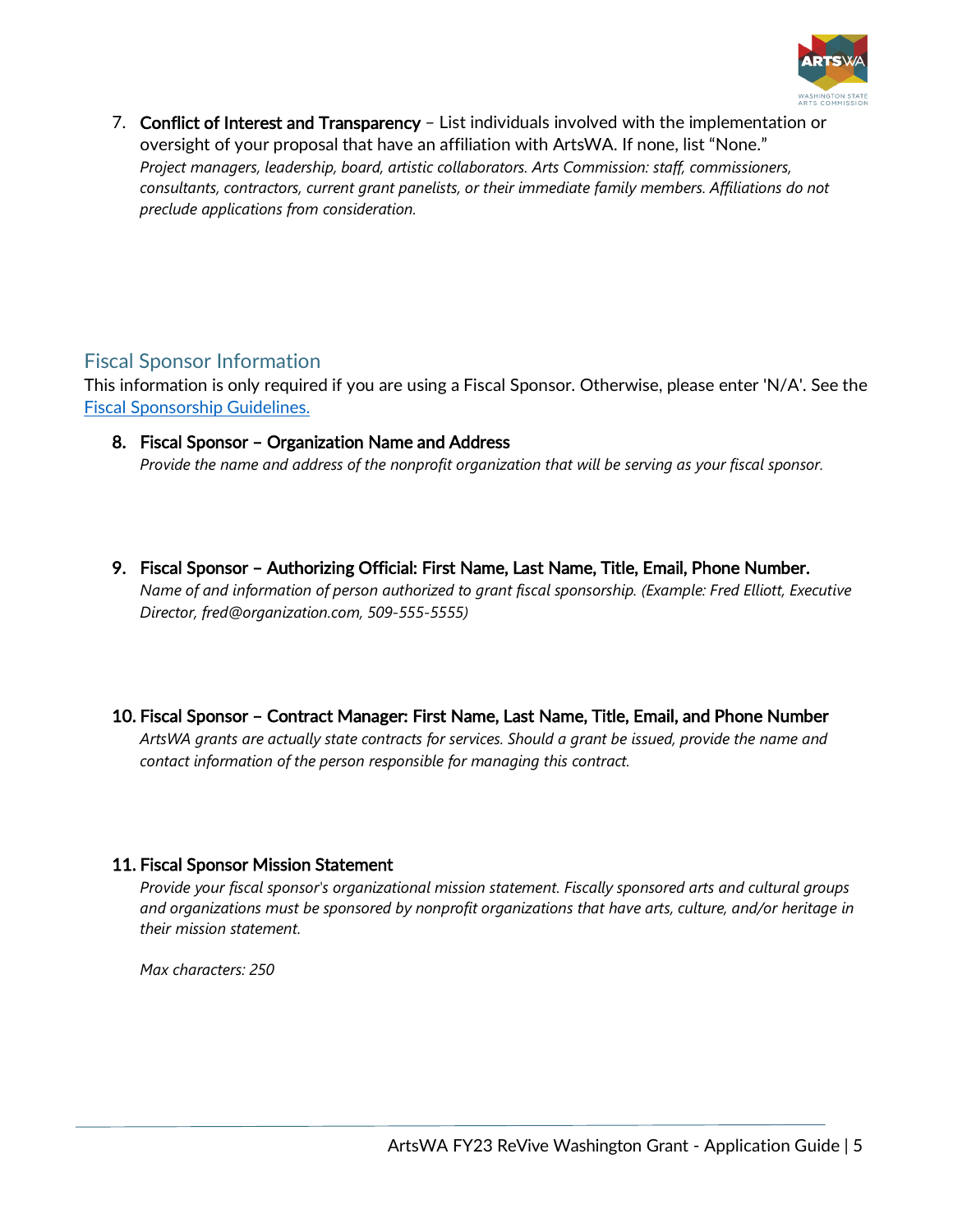<span id="page-5-0"></span>

## Tab 3. Project Information

1. Project Contact – First Name, Last Name, Title, Email, and Phone Number

*Provide information on the primary contact person for managing this project: (Example: Karen Nguyen, Artistic Director, karen@organization.com, 509-555-5555)*

### 2. Is this an Arts, Culture, or Heritage project?

*Consider what your main project activity falls under according to your understanding of these categories. While projects may straddle categories, you can select only one. Your response is informational only and does not affect your score.*



### 3. Short Description

*Provide a summary of your project in one or two descriptive sentences. This information provides panelists with a quick introduction. Remember that panelists read many applications in one sitting. This short overview helps orient them in preparation for the full description of your project.*

*(Example: Yakima Dance will present our annual fall performance "Dance Steppes" at the Yakima Perfomance Hall, Yakima, on September 25, 26, and 27, 2020.)*

*Max characters: 250*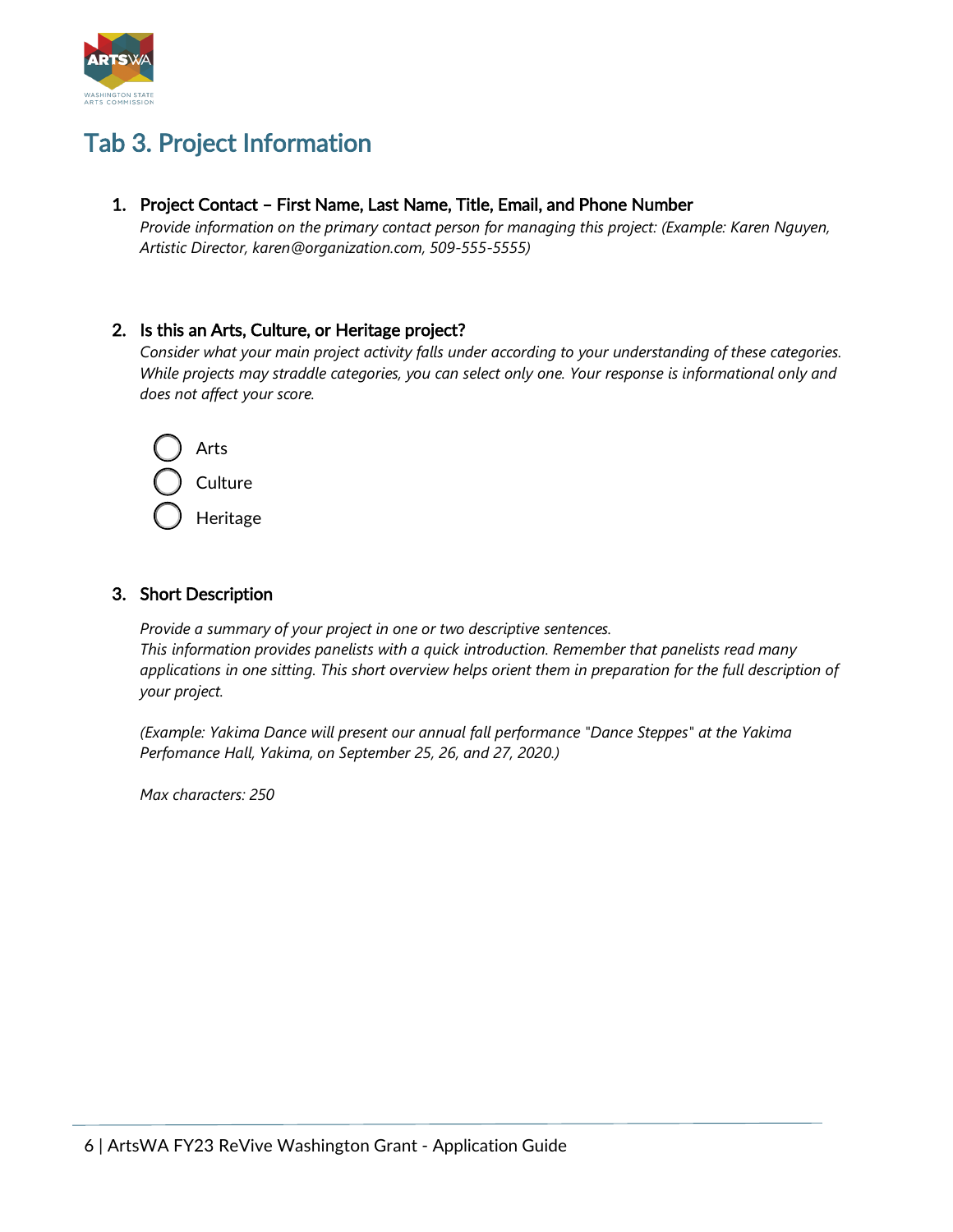

### 4. Full Description

*Give full details of your project based on the short description above. Please include any COVID-19 safety protocols you plan to have in place for this event. Primary review criteria relevant to this response are: Value and Management.*

*(Example: Yakima Dance is Eastern Washington's premier contemporary dance organization. "Dance Steppes" is our annual public presentation of new choreography we have been working on during the year. This new work is the result of the exploration of innovative concepts in movement by our teachers and students. Our work seeks to explore, through dance, our human relationship to our local environment. We present our work to local audiences to stimulate dialogue and to sustain local appreciation of dance. Talk back sessions and networking events after performances bring our local community together in the name of dance. The performance venue will have reduced capacity to allow for social distancing, and require vaccination cards or proof of recent negative COVID test for entry. Masks will be required. Our team is Mary Lopez, Artistic Director, with credentials from... etc. (Describe the full team with an abbreviated description of credentials.)*

*Max characters: 3,000*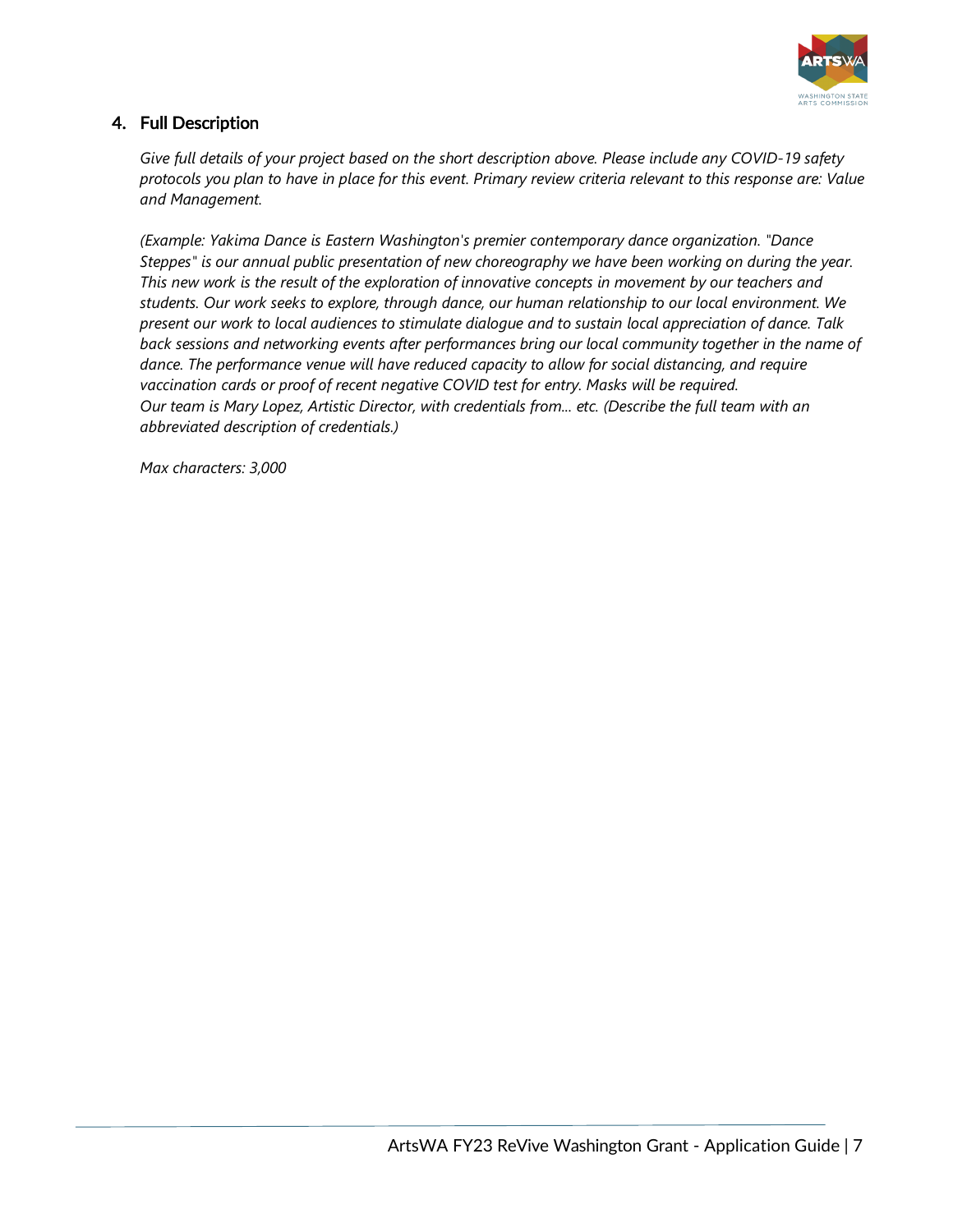

### 5. Public Benefit

*Our grants are funded by public dollars. Tell us how the public will benefit from your project. Include information on outreach and accessibility plans you may have. Primary review criterion for this response is: Public Benefit*

*(Example: We selected Yakima Performance Hall because of its central location and easy accessibility by public transportation and by car.....the building and facilities are ADA compliant...Yakima Dance has closely examined our local census data to understand where to focus our communications...currently we are working to increase participation by the Latinx and Native communities through targeted outreach that consists of.... Yakima Dance provides the local dance community and local public with a premier contemporary dance experience that would otherwise only be available in Seattle or Spokane...our performances are advertised on local radio and....)*

*Max characters: 3,000*

### 6. Evaluation:

*Tell us how you will determine if your project was successful. Primary review criteria relevant to this response are: Management, Public Benefit, and Value.*

*(Example: Ticket sales consistent with our prior years or better; survey our audience; etc...)*

*Max characters: 3,000*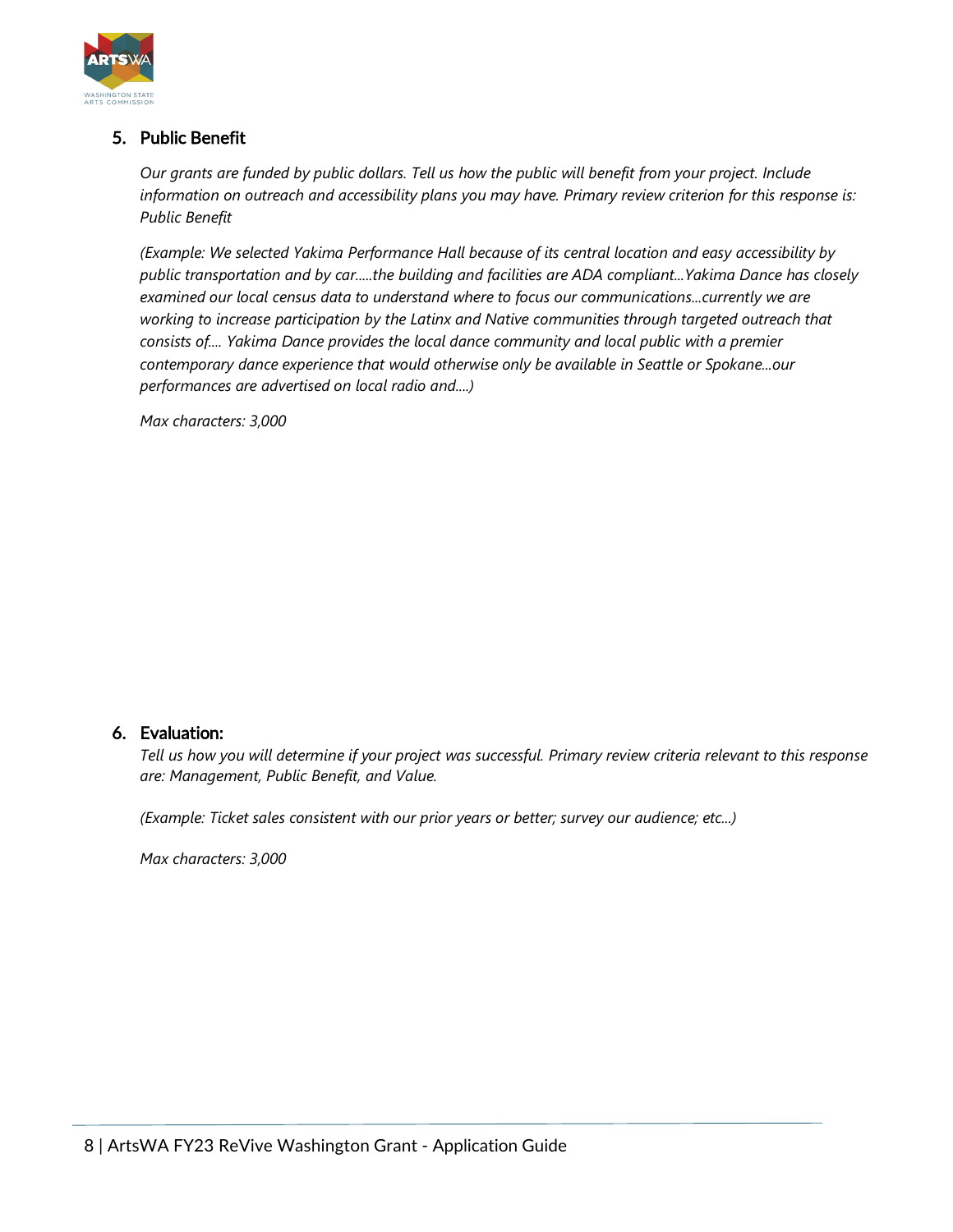

### <span id="page-8-0"></span>7. Your Organization's Published Mission Statement

*Provide your organization's published mission statement. This is the statement you post on your website, etc. Your mission statement helps us understand what you do out there in the world and how your mission relates to your project.*

*Max characters: 250*

### 8. Did you read and understand the "Allowable Expenses" document in the Show Application Support Documents tab?

*This document gives examples of what ArtsWA funds -may- be used for and what ArtsWA funds -cannot- be used for (for example we cannot cover food and drink). Please make sure to read this document! Contact the program manager if you have questions.*



## Tab 4. Budget

- Describe the full budget for your project, not just the portion of the project for which you are requesting ArtsWA funding. Include all income and expense for a **complete** financial picture of your project.
- To be competitive, the budget will demonstrate an appropriate funding strategy for the scope of your project. The tables below ask for details about your cash income (both confirmed and anticipated) and your project's expenses. A balanced project budget will have Income and Expense totals that match. In some cases the income may exceed expenses - but expenses should not exceed income, in other words, how much it costs to produce your project (Expense) should be covered by your project's confirmed and anticipated income. **In-kind** support (non-cash donations of labor<sup>\*</sup>, supplies, materials, rent, etc.) can be included in the project budget (Expense) to display the total resources for your project.
- \*We highly encourage you to list donated hours by administration staff and arts staff as part of your project expenses.
- You may have more types of expenses or income than there are lines on the form. If this is the case, please consolidate line items as much as possible. Use the budget narrative at the end of this page to provide information or additional description as needed. We highly recommend that you provide explanation/description of amounts listed as "Other" in the budget narrative box.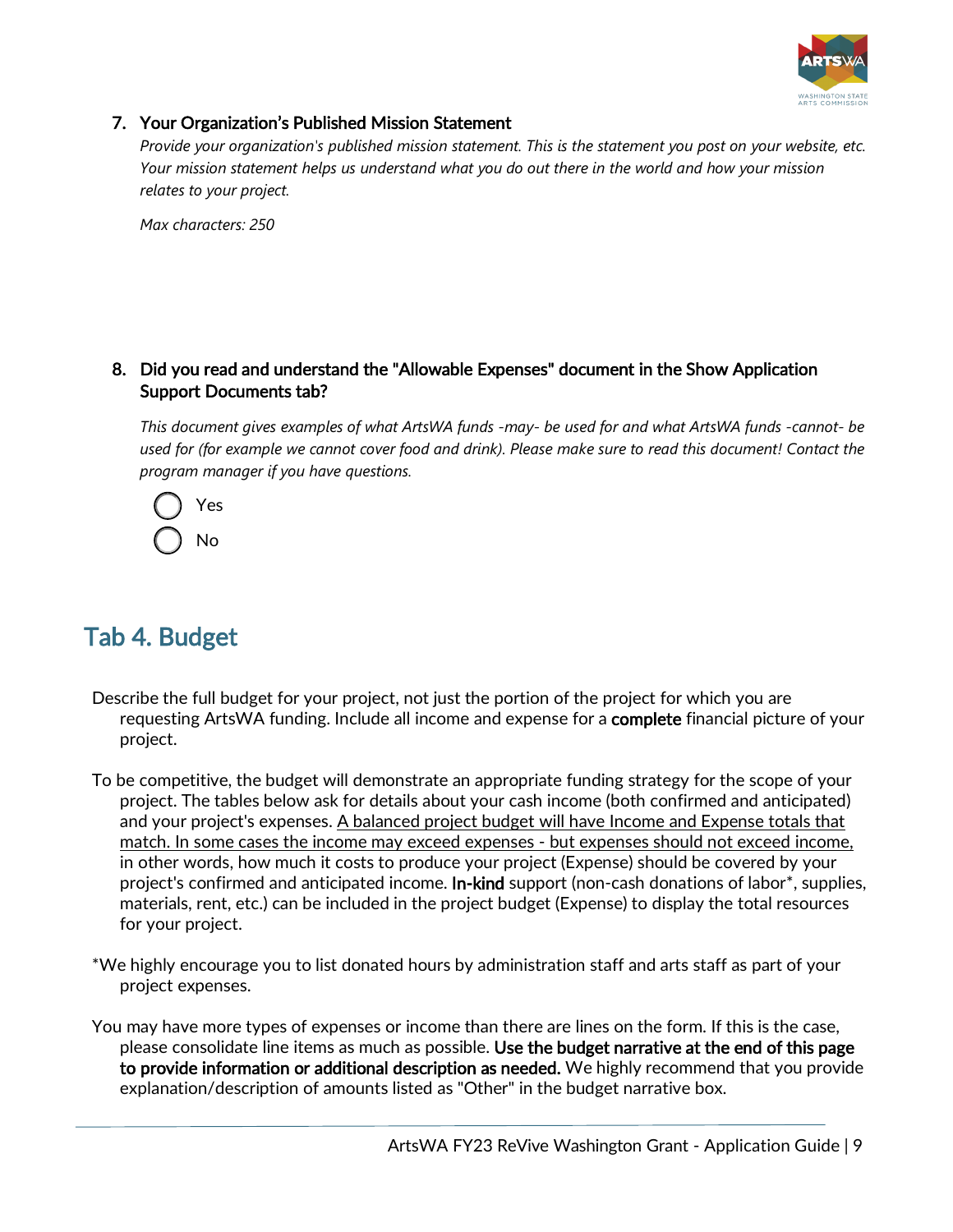

#### Income

-

-

### Column Instructions:

Income - Confirmed: List sources of income for your project that are confirmed at time of application. This includes cash on hand that you are contributing to this project, grants you have been awarded, and donations or fees you have received.

Income - Anticipated: List sources of income for your project that are anticipated but not confirmed at time of application. This includes your ArtsWA grant request, other grants you have applied for but have not heard back on, donations you anticipate, and anticipated earned income from admission tickets or other fees. -

The combined total of your "Income – Confirmed" and "Income – Anticipated" columns should be equal to or be greater than the total of your "Project Expenses" column in the table below.

| <b>Item Description</b>                                                   | <b>Income- Confirmed</b> | <b>Income - Anticipated</b> |
|---------------------------------------------------------------------------|--------------------------|-----------------------------|
| Earned Income (tickets,<br>workshop fees, etc)                            |                          |                             |
| Government or Private<br><b>Foundation Grants</b>                         |                          |                             |
| Corporate or Local Business<br>Support                                    |                          |                             |
| <b>Individual Donors</b>                                                  |                          |                             |
| Other                                                                     |                          |                             |
| <b>Applicant Cash</b>                                                     |                          |                             |
| <b>AMOUNT REQUESTED</b><br>FROM ArtsWA (Enter in<br>"Anticipated" Column) |                          |                             |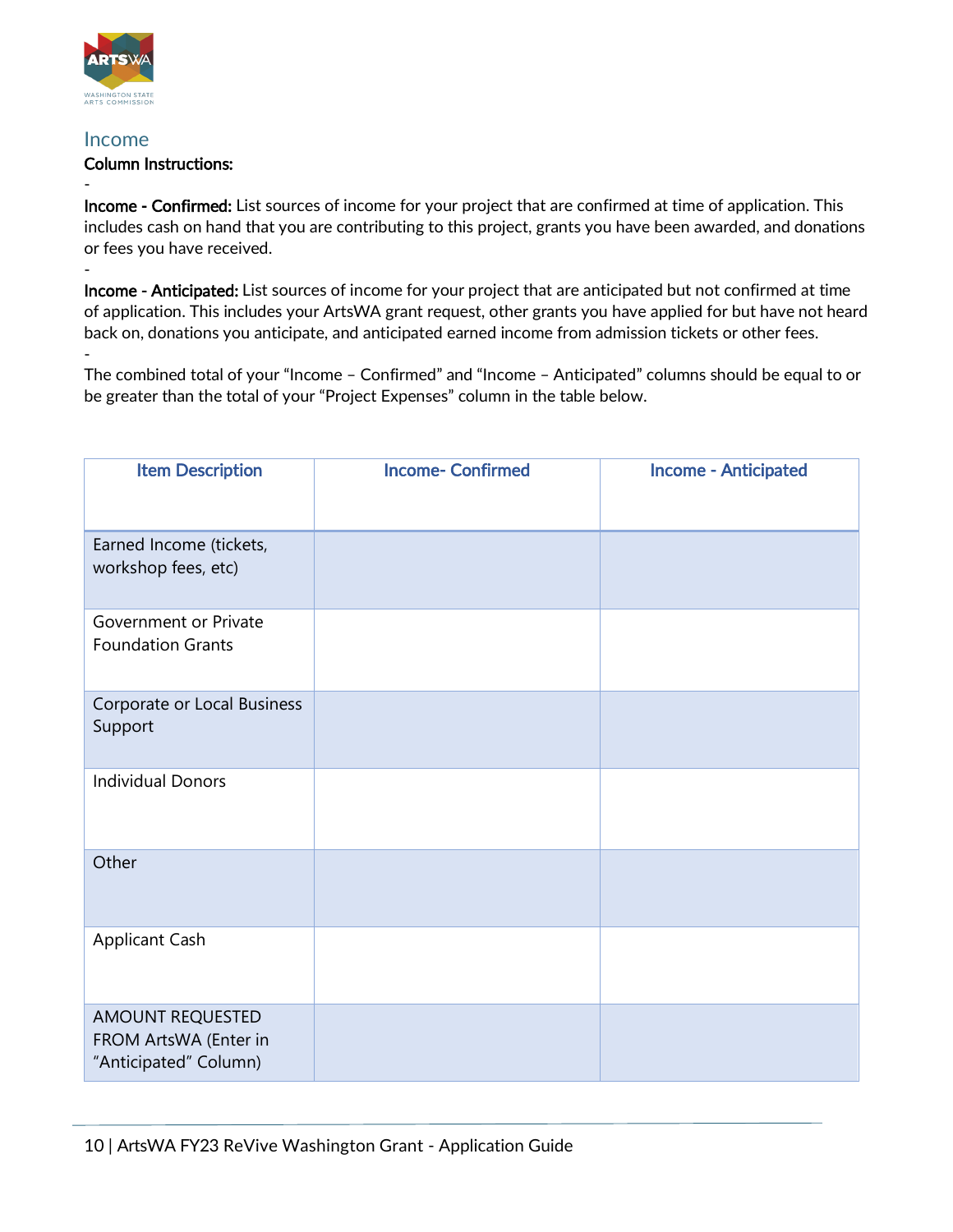

### Expense

-

-

-

The Expense table has three columns:

**Project Expenses** is the main column where full project expenses are itemized.

Value of Donated Goods/Services is a break out column (for notation purposes only) to detail donated resources to your project.

Amount to be Covered by ArtsWA Grant is a break out column to identify where you will would like to apply grant funds.

### Columns Instructions:

Project Expenses: - Primary Column - In this column you will tell us how much it will cost to produce your project. List the full value of each line item that includes the value of donated goods, services, and labor to make sure the total of this column reflects your full project expenses.

Value of Donated Goods/Services (in-kind): - Break out Column 1 - Donated resources let panelists know that you have been out there pounding the pavement, building alliances, and contributing sweat equity. List the dollar value of donated goods and/or services in this break out column. Example: if you are getting part of your printing costs donated, reflect the full amount of the printing costs (including donated value) in the Project Expenses column and list the donated portion of this amount in this break out column. If the full cost of printing is being donated, list the full amount in both columns. This break out column serves to capture the total value of donated resources to your project (if any) for documentation purposes only.

-

Amount to be covered by ArtsWA Grant: - Break out Column 2 - List the portion of the line item that you would like to support with ArtsWA funds. The total of this column should match the "AMOUNT REQUESTED FROM ArtsWA" line on the Income side of your budget (table above). Make sure you have read the "Allowable Expenses" document found in the Show Application Support Documents tab.

*See next page for expenses table*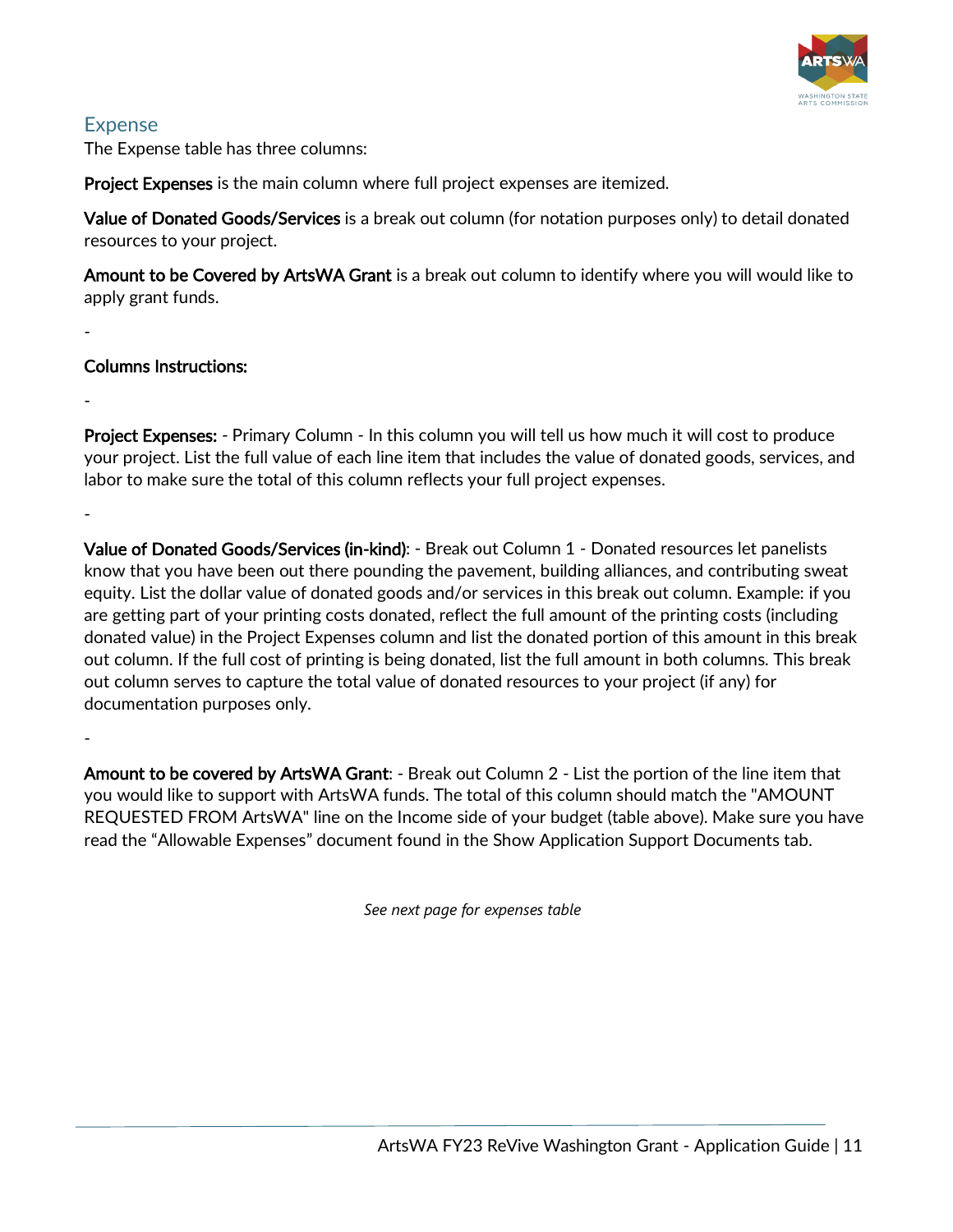

| <b>Item Description</b>                                 | <b>Project Expenses</b> | <b>Value of Donated</b><br>Goods / Services (in-<br>kind) | <b>Amount to be Covered</b><br>by ArtsWA Grant |
|---------------------------------------------------------|-------------------------|-----------------------------------------------------------|------------------------------------------------|
| Staff /<br>Administrative                               |                         |                                                           |                                                |
| Staff / Arts (art<br>directors, teaching<br>staff, etc) |                         |                                                           |                                                |
| Staff / Production,<br>Technical, etc                   |                         |                                                           |                                                |
| Staff / Other                                           |                         |                                                           |                                                |
| <b>Artists Fees</b><br>(contracted)                     |                         |                                                           |                                                |
| Rent (space/venue)                                      |                         |                                                           |                                                |
| Rent (equipped)                                         |                         |                                                           |                                                |
| Insurance                                               |                         |                                                           |                                                |
| License Fees                                            |                         |                                                           |                                                |
| Publicity /<br>Marketing                                |                         |                                                           |                                                |
| Printing                                                |                         |                                                           |                                                |
| Materials / Supplies                                    |                         |                                                           |                                                |
| Other                                                   |                         |                                                           |                                                |
| Other                                                   |                         |                                                           |                                                |
| Other                                                   |                         |                                                           |                                                |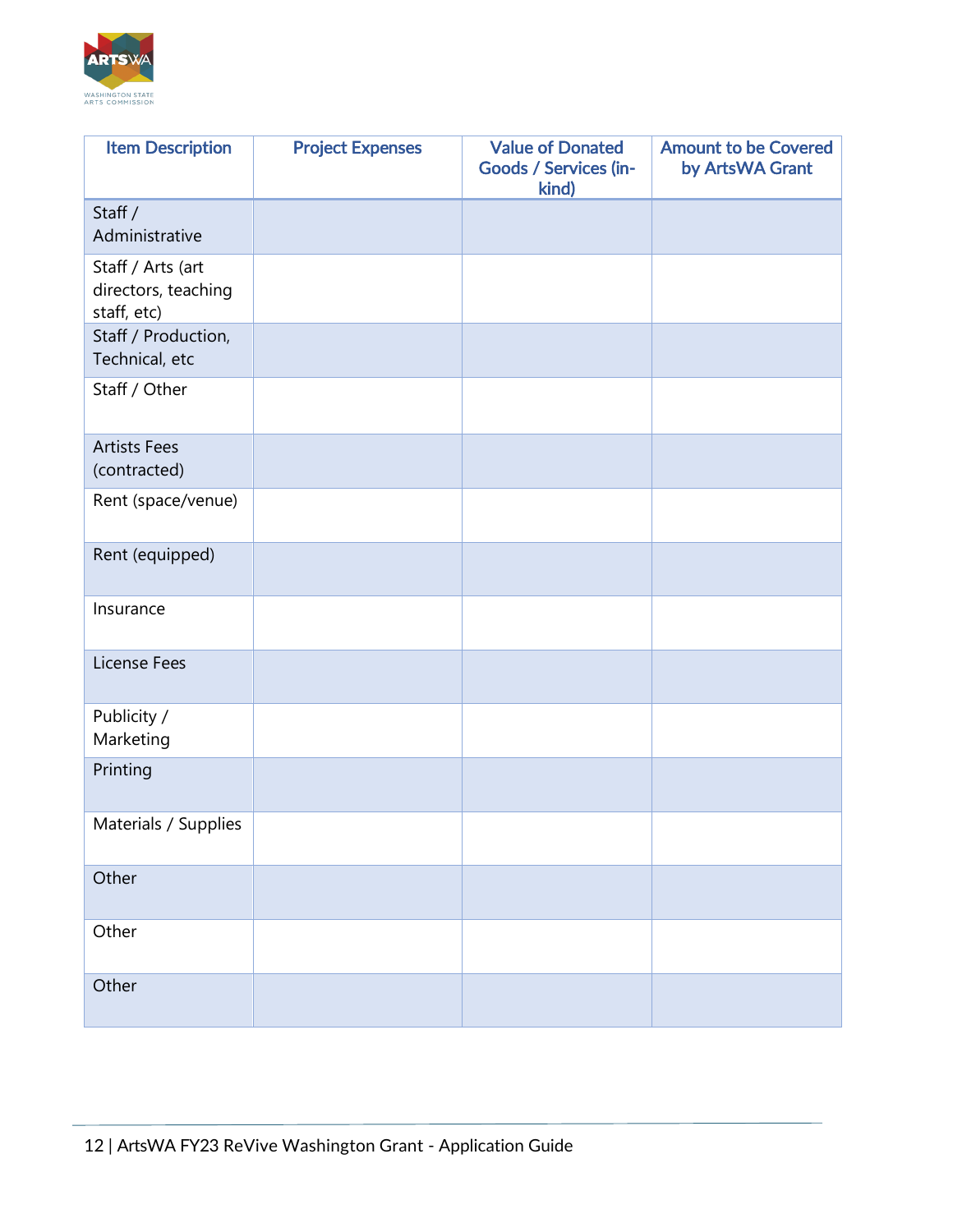

### <span id="page-12-0"></span>Budget Narrative

(Discuss the items and amounts you entered above.) Provide additional information for the panelists here. We encourage you to define any line items marked "Other." Max characters: 3,000

Tab 5. Your Events: History & Proposal<br>In the two tables below, list the events you have successfully completed and information on the event(s) you are proposing. Information on past events will help us gauge your capacity to deliver the project you are proposing. Information on your current event will help us understand how your project will reach the community.

### History of Events

-

-

-

Please provide a history of your events spanning a minimum of one year to up to three years. Provide information on arts, culture, or heritage events, or events or activities that are similar or relate to the event or project you are proposing.

List project name, short description, date, location/venue, and estimated attendance.

There is a 25 character limit (including spaces) on all answers except Short Description.

Example: Big Performance!, Lots of dancers and musicians performed, 11/11-15/2019, Community Hall, 800 estimated attendees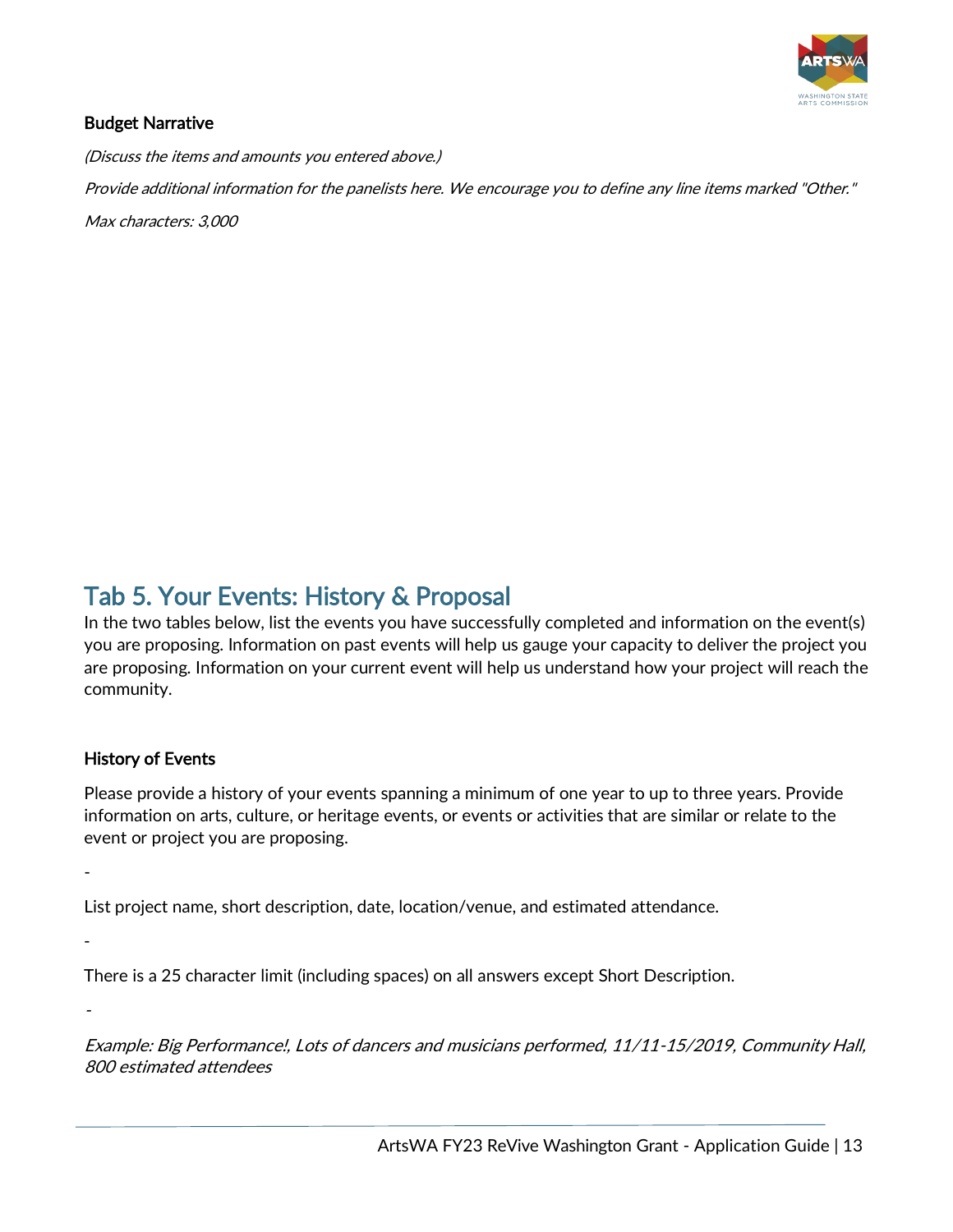

| Event, Program,<br>or Service Title | <b>Short Description</b> | Date(s) | <b>Location or Venue</b> | <b>Attendance</b><br>(Estimates are<br>acceptable) |
|-------------------------------------|--------------------------|---------|--------------------------|----------------------------------------------------|
|                                     |                          |         |                          |                                                    |
|                                     |                          |         |                          |                                                    |
|                                     |                          |         |                          |                                                    |
|                                     |                          |         |                          |                                                    |
|                                     |                          |         |                          |                                                    |
|                                     |                          |         |                          |                                                    |
|                                     |                          |         |                          |                                                    |
|                                     |                          |         |                          |                                                    |
|                                     |                          |         |                          |                                                    |
|                                     |                          |         |                          |                                                    |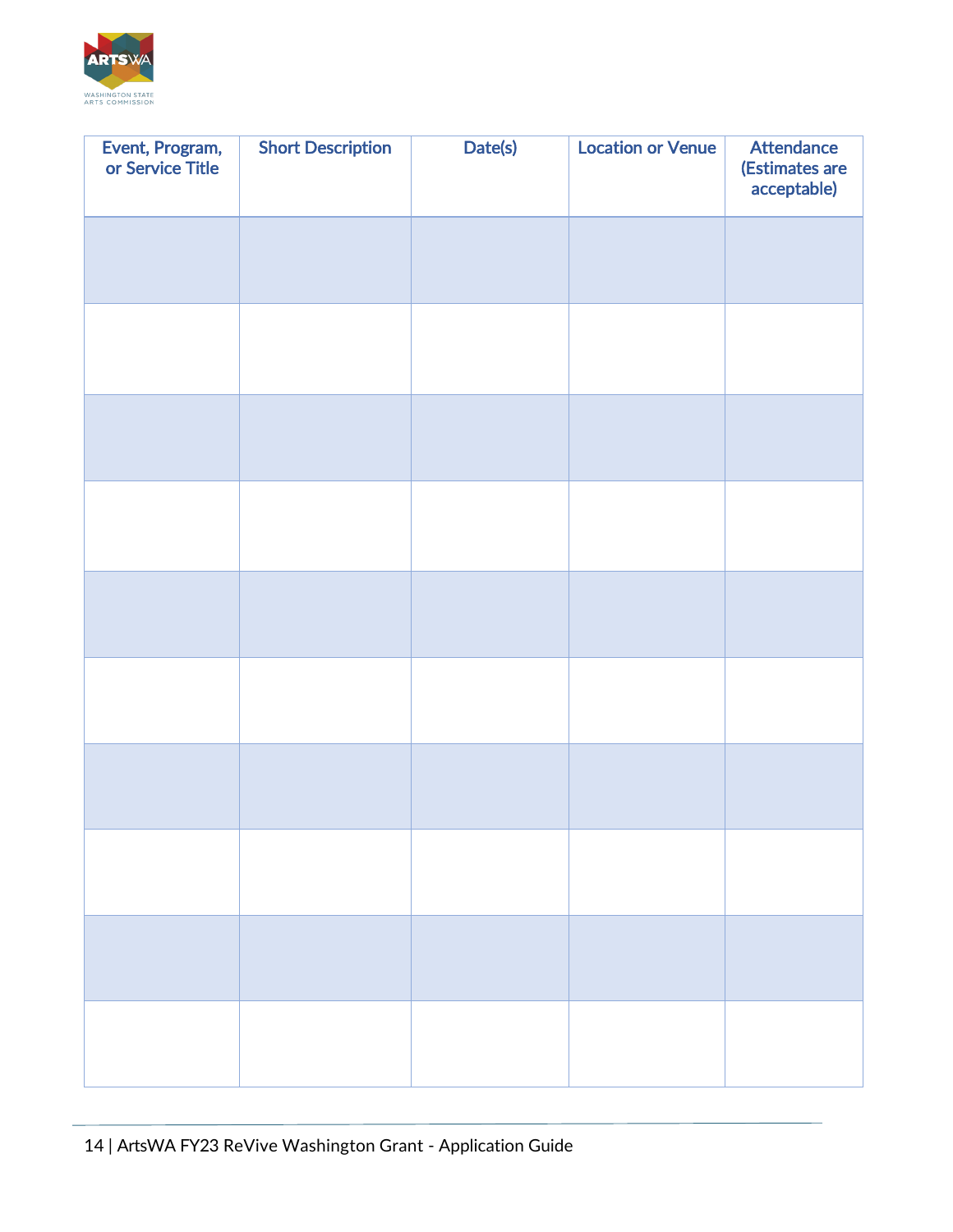

### Project Proposal Event Details

-

List the dates, times, ticket prices, locations/venues, and estimated attendance for the project you are proposing. If free/discounted tickets are being offered, create separate entry for those categories.

There is a 25 character limit (including spaces) on all answers except Short Description.

Example: Big Event, An exhibition and performance, 11/11/2022, 6-10pm, \$25/regular price, Community Hall, 200 estimated attendees

Example: Big Event, An exhibition and performance, 11/11/2022, 6-10pm, \$10/discounted price, Community Hall, 50 estimated attendees

Example: Big Event, An exhibition and performance, 11/11/2022, 6-10pm, \$0/free, Community Hall, 50 estimated attendees

See table on next page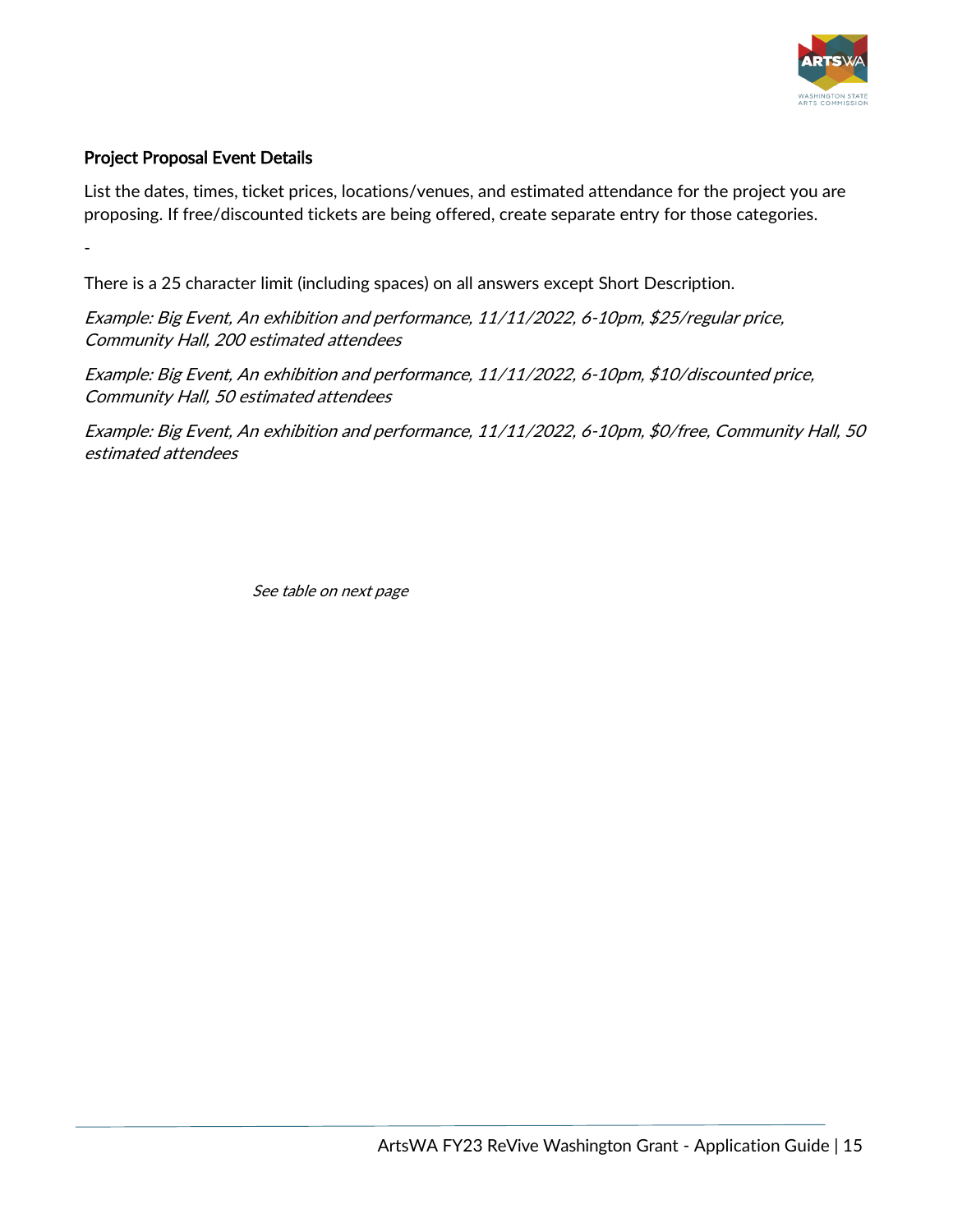

| Event,<br>Program, or<br><b>Service Title</b> | <b>Short</b><br><b>Description</b> | Date(s) | Time(s) | <b>Ticket/Entry</b><br><b>Participation</b><br>Fee | <b>Location or</b><br><b>Venue</b> | <b>Attendance</b><br><b>(Estimates</b><br>are<br>acceptable) |
|-----------------------------------------------|------------------------------------|---------|---------|----------------------------------------------------|------------------------------------|--------------------------------------------------------------|
|                                               |                                    |         |         |                                                    |                                    |                                                              |
|                                               |                                    |         |         |                                                    |                                    |                                                              |
|                                               |                                    |         |         |                                                    |                                    |                                                              |
|                                               |                                    |         |         |                                                    |                                    |                                                              |
|                                               |                                    |         |         |                                                    |                                    |                                                              |
|                                               |                                    |         |         |                                                    |                                    |                                                              |
|                                               |                                    |         |         |                                                    |                                    |                                                              |
|                                               |                                    |         |         |                                                    |                                    |                                                              |
|                                               |                                    |         |         |                                                    |                                    |                                                              |
|                                               |                                    |         |         |                                                    |                                    |                                                              |